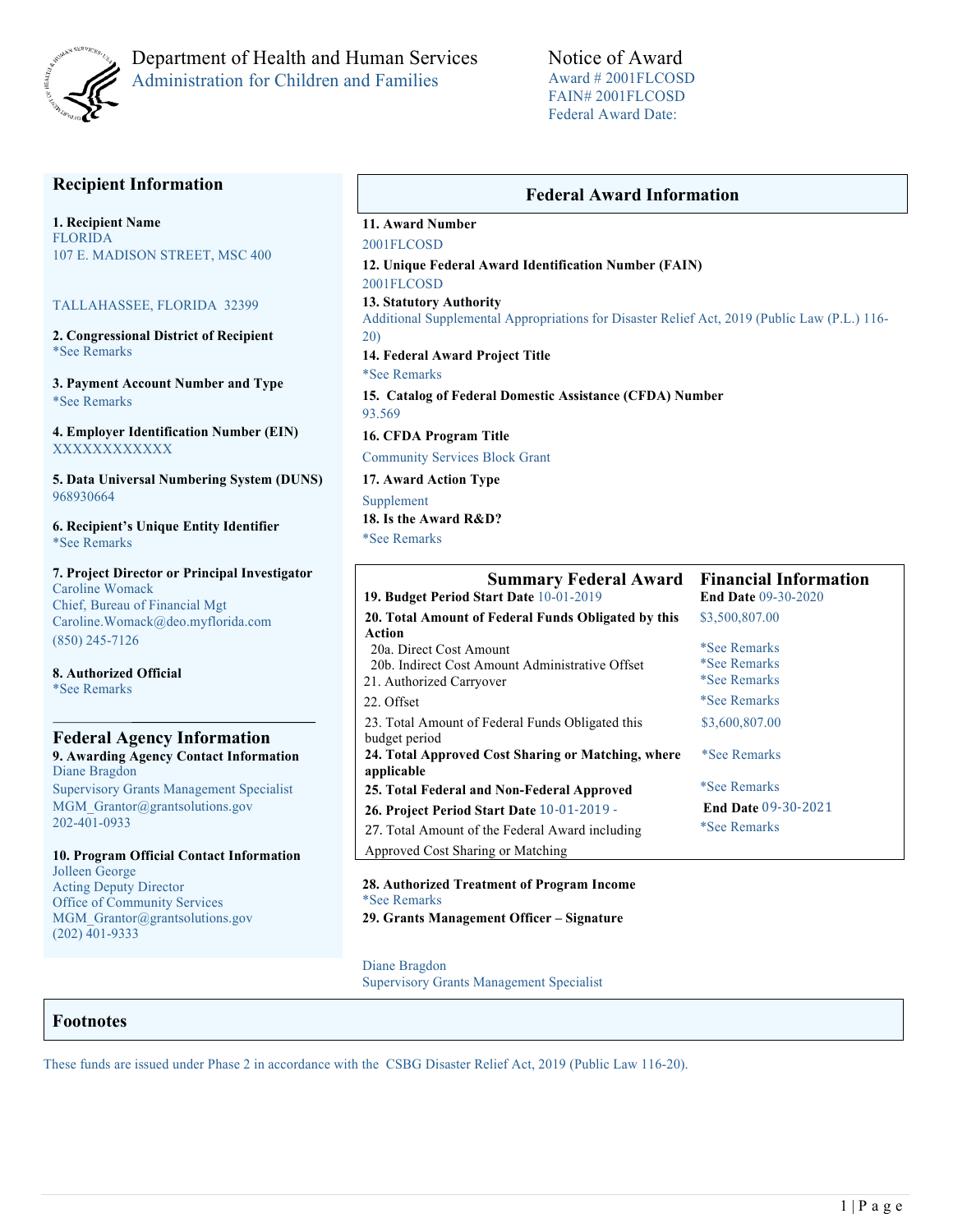

# **Recipient Information**

FLORIDA 107 E. MADISON STREET, MSC 400 TALLAHASSEE, FLORIDA 32399

**Employer Identification Number (EIN):** XXXXXXXXXXXX **Data Universal Numbering System (DUNS):** 968930664 **Recipient's Unique Entity Identifier:** \*See Remarks **Object Class:** 41.15

| <b>Financial Information</b> |              |           |                   |                                                 |                        |                     |  |
|------------------------------|--------------|-----------|-------------------|-------------------------------------------------|------------------------|---------------------|--|
| Appropriation                | CAN          | Allotment | Award this action | <b>Cumulative Grant</b><br><b>Award to Date</b> | <b>Document Number</b> | <b>Funding Type</b> |  |
| 75-1921-1536                 | 2020,G9908DF |           | \$3,500,807.00    | \$3,600,807.00                                  | 2001FLCOSD             | Formula             |  |

# **Terms and Conditions**

In accordance with The Additional Supplemental Appropriations for Disaster Relief Act, 2019 (Public Law 116-20), you are receiving this Community Services Block Grant (CSBG) disaster supplemental award to address the consequences of a Presidentially-declared disaster.

With the acceptance of this award, you agree to administer this grant in compliance with conditions set forth in the applicable Program Instructions, terms and conditions, Departmental regulations, and OMB Circulars. Further, in accordance with Department of Treasury regulations 31 CFR Part 205, implementing the Cash Management Improvement Act, you agree to limit your request to draw Federal funds to the minimum amount needed and to time the request in accordance with the actual, immediate requirements in carrying out programs funded through this award. Failure to adhere to these requirements may cause the suspension of grant funds.

Funds included in this award will be made available through the DHHS Payment Management System (PMS). Questions pertaining to payments should be directed to DHHS Division of Payment Management, Post Office Box 6021, Rockville, MD 20852; telephone 1-877-614-5533.

In accordance with Section 678E(a)(2) of the CSBG Act (42 U.S.C. 9917(a)(2) (Accountability and Reporting Requirements), states, territories, tribes and eligible entities must submit a separate CSBG Disaster Annual Report detailing performance. This provides an accounting for the expenditure of funds received through CSBG, including an accounting of administrative costs by the state, territory, tribe, and the eligible entities, and funds spent by the eligible entities on the direct delivery of local services. The format for this report will be the same as the format for the regular CSBG Annual Report, but OCS will provide separate instructions on how to complete the report for the disaster supplemental.

In addition to the routine report described above, OCS may request additional informal updates on expenditures or specific program activities based on inquiries from Congressional offices, the Office of Management and Budget, the Government Accountability Office, or the HHS Office of Inspector General on an as-needed basis.

In addition to the expenditure report outlined in Section 678E(a)(2) of the CSBG Act (42 U.S.C. 9917(a)(2)), states, territories, and tribes must submit a separate Federal Financial Report (SF425) related to this disaster supplemental on a semiannual basis, and a Final Federal Financial Report (SF-425) 90 days after the close of the Project Period. Financial Reports shall be submitted through the Online Data Collection (OLDC).

Financial reporting requirements for this award are as follows: 1st Semiannual report shall cover the period of Jan 1 – Jun 30 due Jul 30; 2nd Semiannual report shall cover the period of Jul 1 - Dec 30 due Jan 30. The Final Federal Financial Report covers the entire project period and is due December 30, 2021.

All grantees will be required to submit a final program report related to this supplemental award outlining accomplishments and lessons learned. The electronic Terms and Conditions that apply to this program can be found at https://www.acf.hhs.gov/grants/terms-and-conditions. Please transmit a copy of this letter to the office authorized to request funds covered by this award.